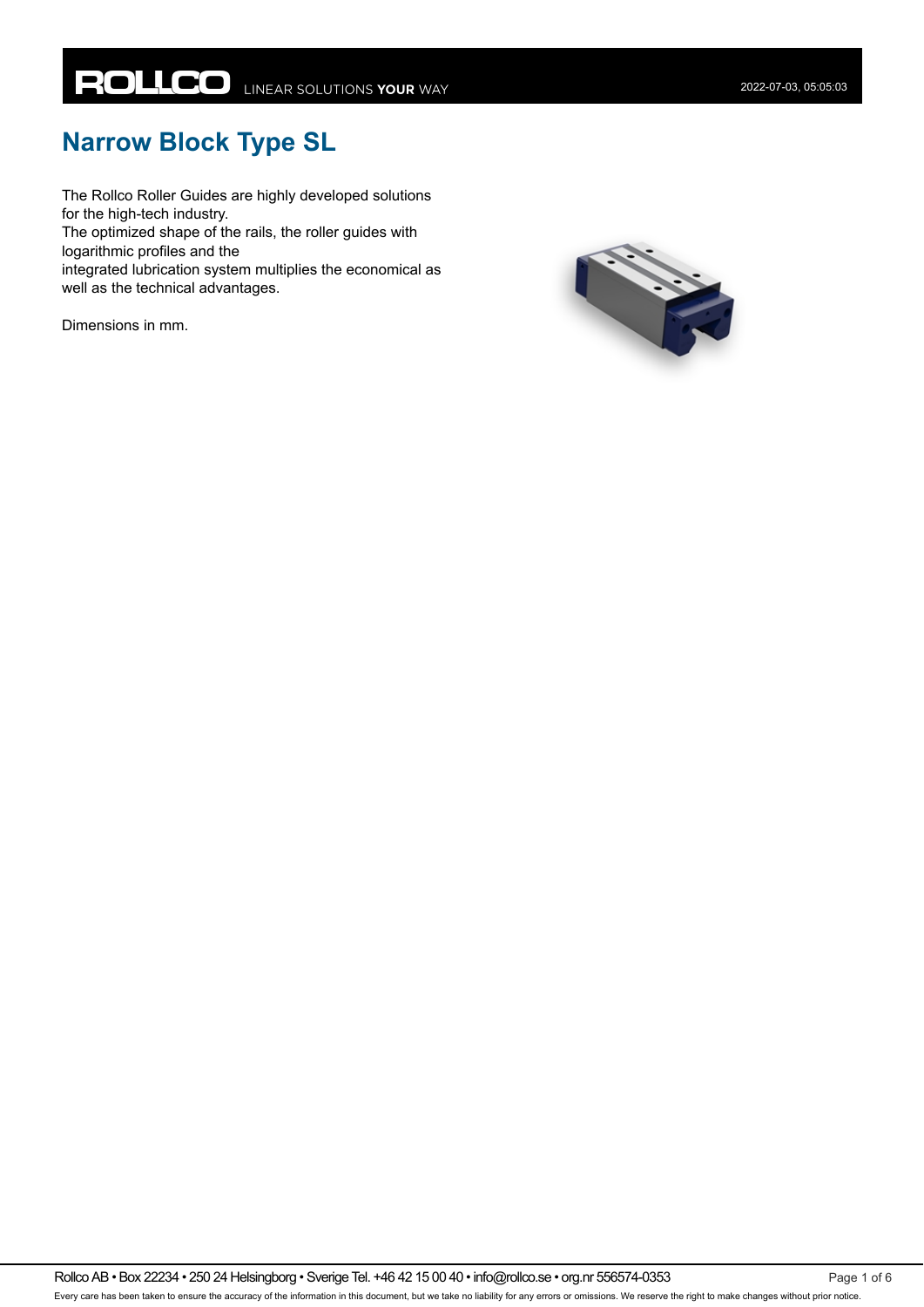## **Load and Weight**





| <b>Designation</b> | <b>Dynamic Load</b><br>Capacity C (N) | <b>Static Load</b><br>Capacity C0 (N) | <b>Static Moment Mr0</b><br>(Nm) | <b>Static Moment Mp0</b><br>(Nm) | <b>Static Moment My0</b><br>(Nm) |
|--------------------|---------------------------------------|---------------------------------------|----------------------------------|----------------------------------|----------------------------------|
| <b>RMG25SL</b>     | 38900                                 | 76800                                 | 1150                             | 970                              | 970                              |
| RMG35SL            | 72600                                 | 136000                                | 3014                             | 2243                             | 2243                             |
| <b>RMG45SL</b>     | 119500                                | 242200                                | 6672                             | 4951                             | 4951                             |
| <b>RMG55SL</b>     | 176000                                | 351000                                | 11915                            | 8910                             | 8910                             |
| RMG65SL            | 276000                                | 579000                                | 22100                            | 11840                            | 11840                            |

| <b>Designation</b> | <b>Dynamic Moment Mr (Nm)</b> | <b>Dynamic Moment Mp (Nm)</b> | <b>Dynamic Moment My (Nm)</b> |
|--------------------|-------------------------------|-------------------------------|-------------------------------|
| <b>RMG25SL</b>     | 583                           | 491                           | 491                           |
| <b>RMG35SL</b>     | 1595                          | 1187                          | 1187                          |
| <b>RMG45SL</b>     | 3293                          | 2444                          | 2444                          |
| <b>RMG55SL</b>     | 5977                          | 4470                          | 4470                          |
| <b>RMG65SL</b>     | 10530                         | 8980                          | 8980                          |

Rollco AB • Box 22234 • 250 24 Helsingborg • Sverige Tel. +46 42 15 00 40 • info@rollco.se • org.nr 556574-0353 Page 2 of 6 Every care has been taken to ensure the accuracy of the information in this document, but we take no liability for any errors or omissions. We reserve the right to make changes without prior notice.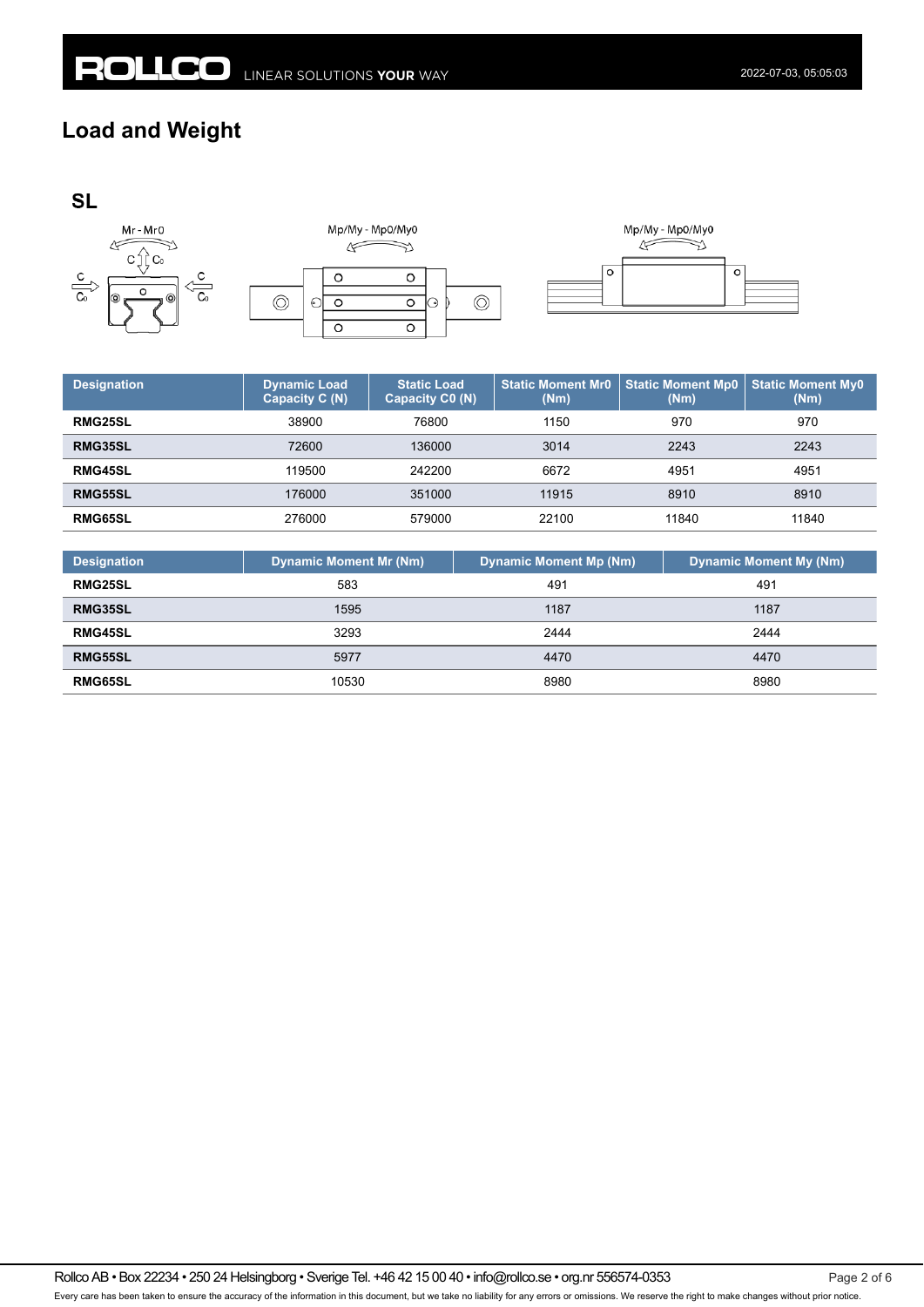## **System Dimensions**







| <b>Designation</b> | н  |        |
|--------------------|----|--------|
| <b>RMG25SL</b>     | 40 | 109,70 |
| RMG35SL            | 55 | 142,30 |
| <b>RMG45SL</b>     | 70 | 179,80 |
| <b>RMG55SL</b>     | 80 | 215    |
| <b>RMG65SL</b>     | 90 | 272,30 |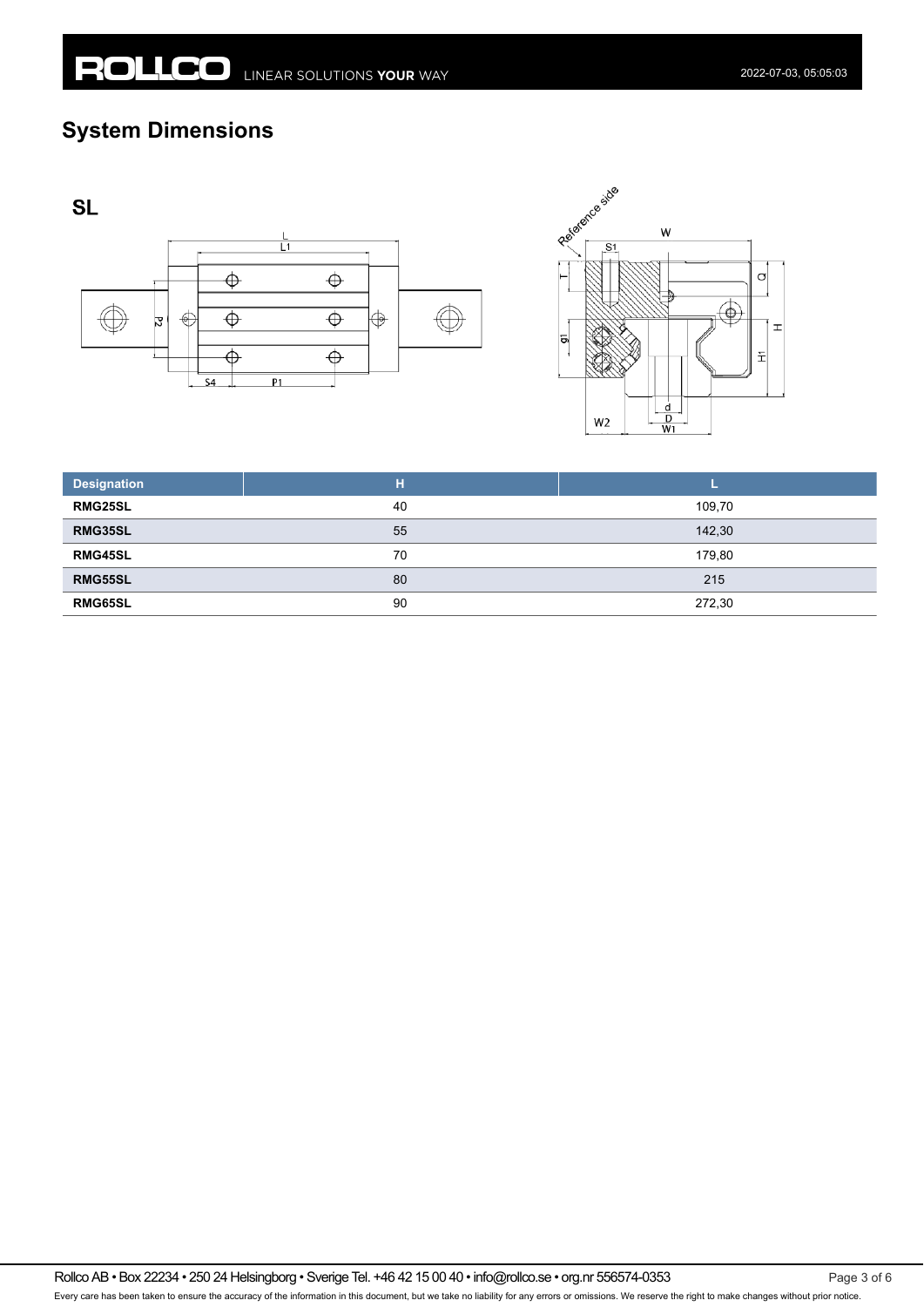## **Mounting block hole**







| <b>Designation</b> | P <sub>2</sub> | P <sub>1</sub> |
|--------------------|----------------|----------------|
| <b>RMG25SL</b>     | 35             | 50             |
| RMG35SL            | 50             | 72             |
| RMG45SL            | 60             | 80             |
| RMG55SL            | 75             | 95             |
| <b>RMG65SL</b>     | 76             | 120            |

Rollco AB • Box 22234 • 250 24 Helsingborg • Sverige Tel. +46 42 15 00 40 • info@rollco.se • org.nr 556574-0353 Every care has been taken to ensure the accuracy of the information in this document, but we take no liability for any errors or omissions. We reserve the right to make changes without prior notice.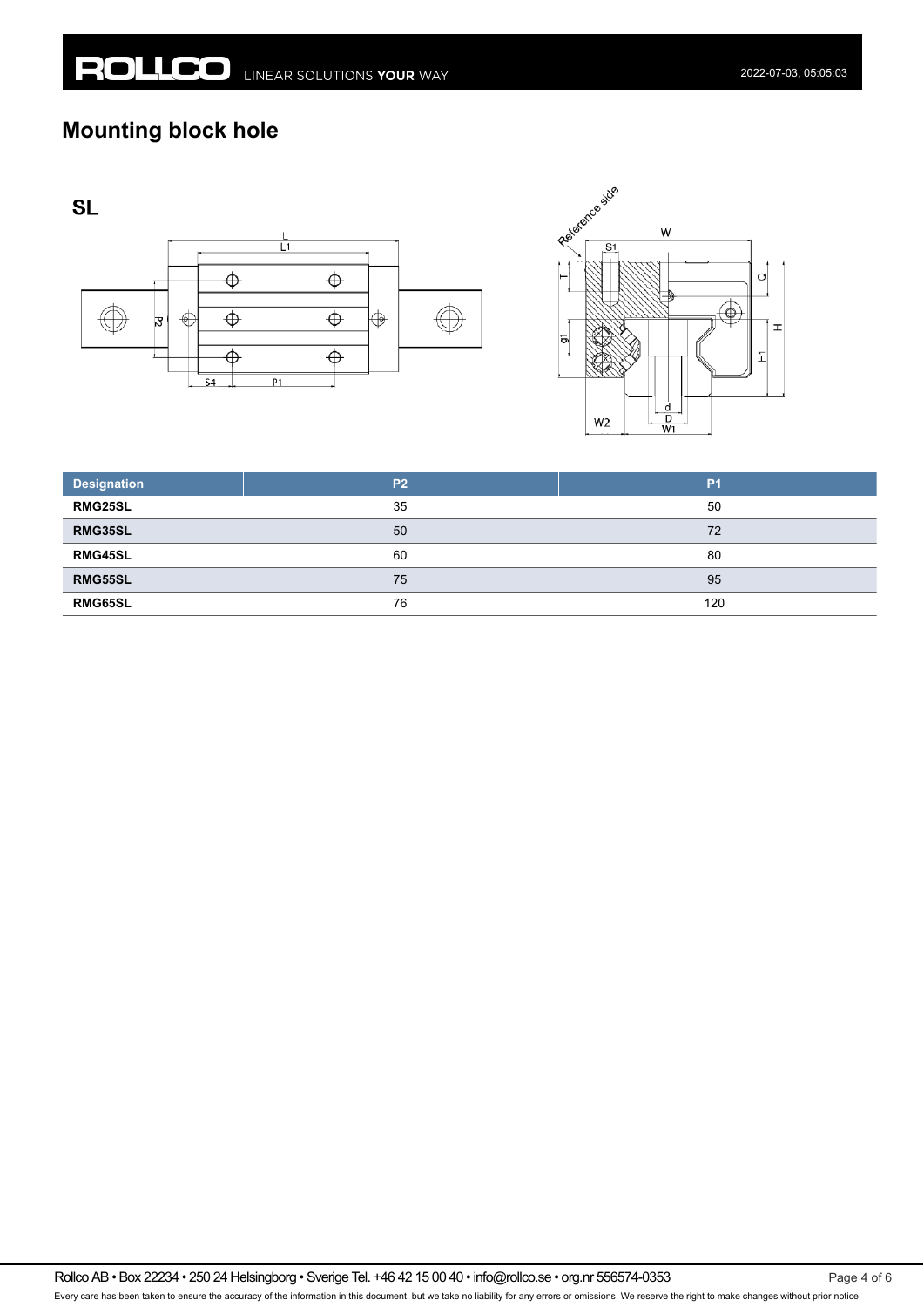#### **Rail size**

**SL** 





| <b>Designation</b> | W <sub>1</sub> | H1    | Þ                        | $D \times d \times gl$ | Hole Pitch (P)           |
|--------------------|----------------|-------|--------------------------|------------------------|--------------------------|
| <b>RMG25SL</b>     | 23             | 24.50 | $\overline{\phantom{0}}$ | 11x7x11.5              | 30                       |
| RMG35SL            | 34             | 32    | 40                       | 15x9x17                | $\overline{\phantom{0}}$ |
| <b>RMG45SL</b>     | 45             | 40    | 52.50                    | 20x14x19               | $\overline{\phantom{a}}$ |
| RMG55SL            | 53             | 48    | 60                       | 24x16x22               | $\overline{\phantom{0}}$ |
| <b>RMG65SL</b>     | 63             | 55    | 75                       | 26x18x26               | $\overline{\phantom{0}}$ |